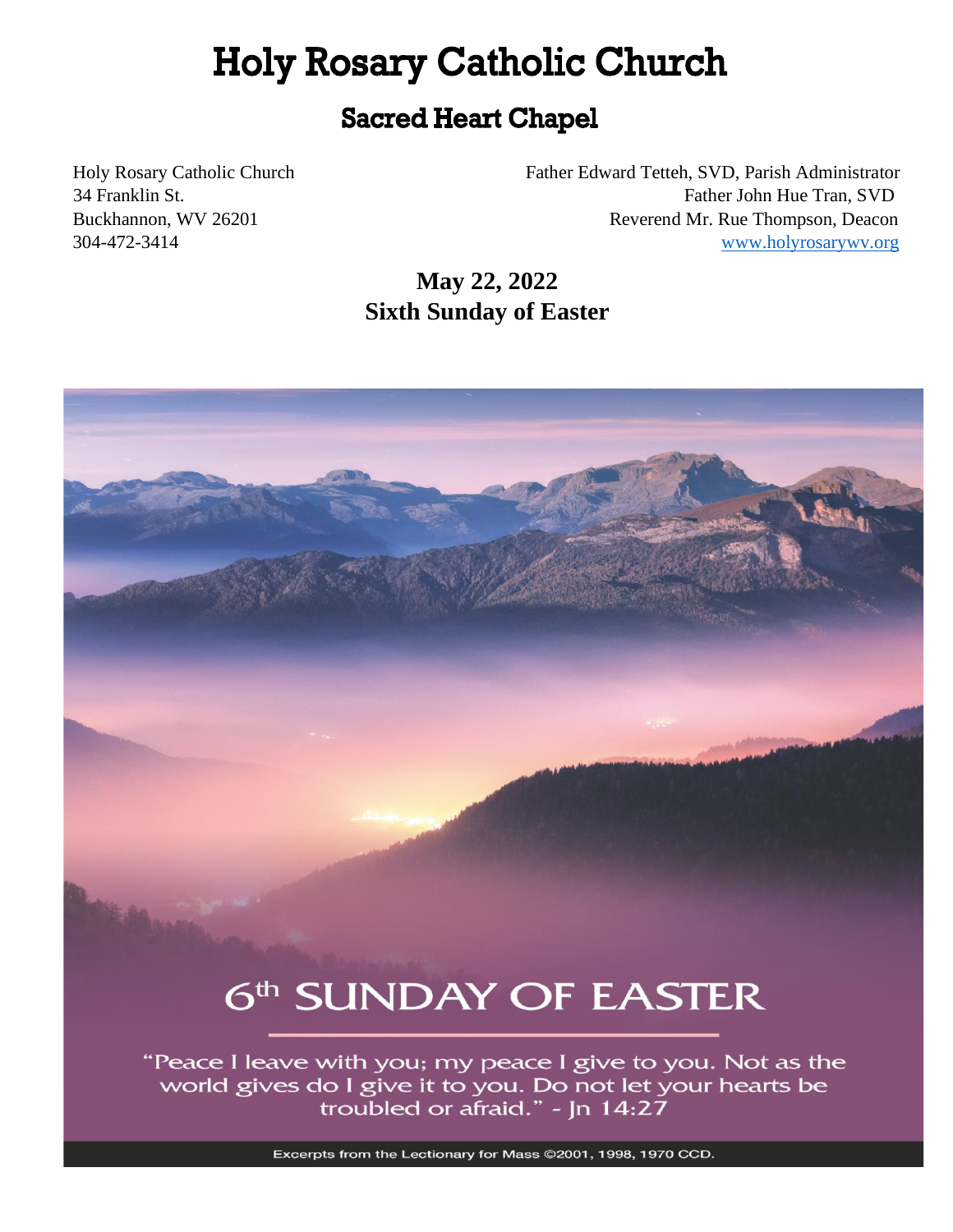#### **2022 High School Graduates!**

We will honor our graduates at our liturgy on Sunday, May 22 at 9 a.m. May God bless each and every graduate and be with them in their future endeavors. Please join us for a celebration in Marist Hall immediately following our liturgy. Many thanks to Doris for organizing this celebration and to Mariann Jack for the fine candy and cookie suprises for the grads!

**Winner of the Knights Scholarship**

Congratulations to Maria Gjolberg, winner of this year's Knights of Columbus Council 603 Father Mark T. Gallipeau Scholarship! This award is presented for outstanding commitment to school, church and community and for academic achievement. Congratulations, Maria!

**Catholic Relief Services Collection for This Weekend**

In keeping with the theme "Help Jesus in Disguise," the funds collected through The Catholic Relief Services Collection support vital Catholic programs that share in the Catholic mission of promoting the sacredness of human life and the dignity of the human person. Please be generous.

#### **May Procession**

The Consecration to Mary and the Rosary will begin right after mass on May 29th. Our hope is the weather will be nice and we can do it outside in front of the Mary statue. (If raining, we will do it inside.) Fr. Ed and Fr. John will have the consecration of our families, our parish and our community to Our Blessed Mother. We will then pray the rosary together. This will be followed by a luncheon in the hall provided by Sal Carmona. We anticipate the consecration and rosary to be approximately 40 minutes. We hope all families will participate in this our first Marian May Day in many years.

*Please sign up to participate in the May Crowning and living rosary for Our Blessed Mother Mary, which will be held on May 29th after the Sunday morning liturgy. We need to know how many people will attend so that we may plan for the delicious luncheon that Sal Carmona is preparing for us. Sign-up sheets are in the rear of the church and also in the parish hall.*

# Women of the Bible Study

Heroes? The Women's Group is studying SHEroes! Join us at 6 pm on Monday to learn about the Book of Esther. All are welcome.

#### **TOGETHER IN HOLINESSTM:Where Spouses Discover God's Plan for Their Family**

*Together in Holiness* is a marriage enrichment initiative that inspires couples to grow together in holiness and empowers and equips parents to form their children in the Catholic faith. Spouses gather as a community of

friends for a 7-part series to explore their call to holiness in and through their marriage and family life. Starting at 6 p.m. on Monday, June 20 (then July 18, Aug. 15, Sept. 19, Oct. 17, Nov. 14 and Dec. 12) Please contact Sal or Virginia Carmona at (304) 642 0867 [vcarmona426@gmail.com](mailto:vcarmona426@gmail.com) for more information. Sessions will be held at the Carmona residence in Buckhannon, God bless!

**Vocation View:** If we love, we know the presence of God. Take time to be aware of God's loving presence. Be open to the Holy Spirit. **DIVINE WORD MISSIONARIES and SISTER SERVANTS OF THE HOLY SPIRIT 800-553-3321**

#### **Can You Help?**

Crosslines is in need of pasta sauce as the Food Bank did not have any to deliver. We also need grape jelly and kids' shampoo. Your help makes a difference! Please place your donations in the boxes labeled Crosslines in the parish hall. Thank you!

# **A Summertime Guest**

*Holy Rosary is very excited to welcome Tin Vu, a Society of the Divine Word seminarian who will be spending several months with us as part of his cross-cultural experience. We are not sure of his exact arrival, but we are looking forward to his stay. We welcome him to our faith community. Here is a brief biography:*

 My name is Tin Vu. I was born in 1986. I was born and raised in Vietnam. My parents and a younger brother are still living in Vietnam.

 I joined the Society of the Divine Word in Vietnam in 2014 and spent two years in postulancy. After that, I had one year contemplating and discerning about my vocation in the novitiate before professing my first vows in July 2017.

 I came to the United States in January 2018 after spending months for document work. As a member of the Society of the Divine Word, I continued the formation program at Divine Word College for required philosophy credits. I graduated from Divine Word College Seminary - Epworth in 2020. I am currently a student at Catholic Theological Union.

 During my two and a half years studying at Divine Word College, I did ministry at a nursing home before helping teach Vietnamese for kids at a parish in Davenport. I am now helping teach Catechism at Queenship of Mary in Glen Ellyn, IL.

Thanks and Best Wishes, Martin Vu Trung Tin, SVD **Last Week's Collection**



Envelopes: \$1,624.00 Loose: \$242.00 Attendance  $5/14 - 43$   $\sim$   $5/15 - 84$ **Special Collections for May**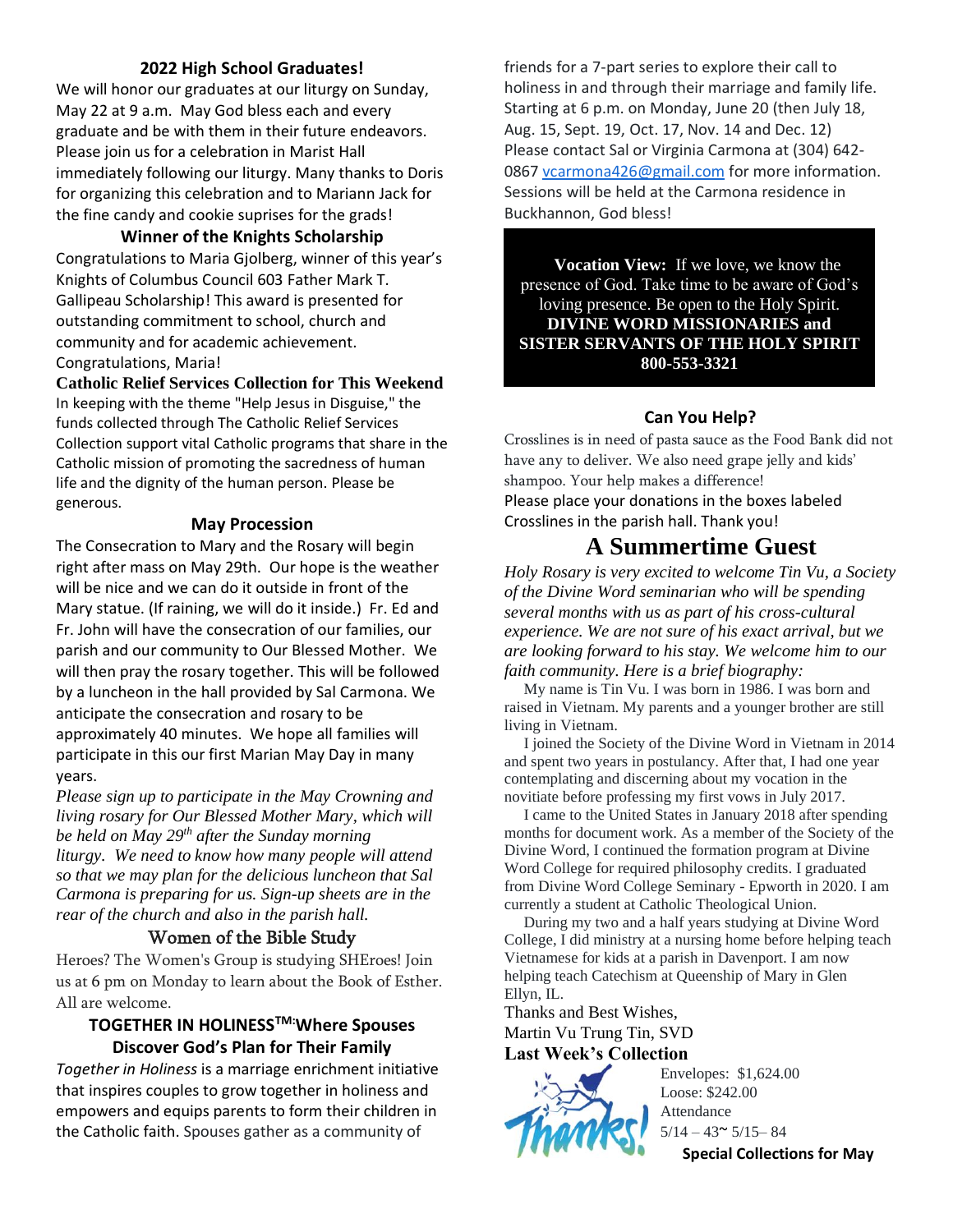\*Building Fund Collection for May.

\*Catholic Relief Services Collection on May 22.

#### **Celebrate With Your Parish Family!**

Do you have a birthday or special celebration in your family for May? Celebrate with your parish family! Just drop a note in the collection basket or give it to Fr. Ed. Happy Birthday to the following people who celebrate their birthdays this month:

- May 3 David Lewellyn
- May 3 Kennedi Lewellyn
- May 3 Makenzi Lewellyn
- May 7 Emmett Paul Ball
- May 8 Elaine Abel
- May 17 Daniel Hyre
- May 17 Rose DeProspero
- May 18 Betty Coughlin
- May 19 Gerry Stankus
- May 20 Rosanne Siggia-Walker
- May 21 Morgan Knicley
- May 24 Lena Rose Walker
- May 25 Linda Coyner
- May 27 Shanna Ericsson
- May 30 Kassandra Dahman

# **Please remember in your prayers:**

Rue Thompson, Jalen Welcome, Tori Odom, Dolores Reynoso, Nina Stump, Kate Deasy, Linus Deasy, Rosemary Austin, Phil Halligan, Pat Dagneault, David Daignault, Randy Trent, Macyah Riley, Ellie McCarthy, Duane Lohr, Christine Bengle, Frances Beckes, Daphne Johnston, Josephine Baxa, Tony Derico, Linda Coyner, Shirley Lundell, Helen Kee, Kay Sienkiewicz, Shanna Ericcson, Vonda Allman.

Please pray for men and women in the military. **Please pray for those who have died.** 

# Please pray for our Homebound: Mary Stump,

Ron Frye, Rocenia Asbury, John Sneberger, Lorraine McLean, James McCartney, Nancy Beverlin, Shirley Linger, William McLean, Anna Powell, Barbara Elmore, Helena Bessinger, Virginia Cerullo, Alan and Jimmie Jo Simmon, Barbara Hillberry, Donnie Cox, Rose DeProspero.

#### **Catholic Sharing Appeal**

The Catholic Sharing Appeal for 2022 is here. Parishioners should have gotten a letter from Bishop Mark and a parish letter from Father Ed. If you have not received a letter it means that we have an incorrect address for your family or you are not registered at Holy Rosary. Please call the parish office to correct your information. Please remember that once we reach our goal, our parish will receive ½ of that total, plus 100% of anything over our goal. Holy Rosary's goal for this year is \$13,500.

# **Men's Group Moves Meeting Time**

Our Holy Rosary Men's Group will now be meeting on Thursday evenings at 6:30 p.m. in Marist Hall. All men of the parish are invited to attend these meetings of learning, prayers, and fellowship.

#### **We Need You!**

Would you like to join one of our Holy Rosary Ministries? Right now, we need members of these four important ministries:

- 1. Greeters: These people welcome parishioners to each liturgy and distribute bulletins and other information to our people.
- 2. Lectors: (Readers) Our readers proclaim the readings from the Old and New Testament each week.
- 3. Musicians: We need volunteers to play the piano, organ or guitar for our masses. We also need trained cantors to lead the people in our songs and responses each week.
- 4. We need someone to draft a schedule for our servers. This is usually done every three months. We also need more servers. These servers assist the priest on the altar each week. We welcome children and adults to this ministry.

Please consider helping us in one or two of these ministries.

|                 | Sat.<br>May 21       | Sun.<br>May 22       | Sat.<br><b>May 28</b> | Sun.<br><b>May 29</b> |
|-----------------|----------------------|----------------------|-----------------------|-----------------------|
| <b>Lectors</b>  | John W.<br>Rachel W. | Pat. M.<br>Shanna E. | Virginia<br>C.        | Joe B.                |
| <b>Greeters</b> | Tracy M.             | Volunteers           | John K.               | Charlie<br>M.         |

Lectors: Please read the prayers of the faithful on Saturday evenings only beginning on June 4.

# Camp Carlo Huttonsville, WV June 26 – July 30, 2022

This camp is open to students in grades 3 through 12. Rate is \$325.00 per child with scholarships available. There are 5 one-week camps from which to choose.

June 26th – July 2nd – A "catch all week" from 3rd grade through 12th grade.

July 3rd – July 9th – Rising 6th graders to 8th graders.

July 10th – July 16th – Rising freshmen to seniors in high school.

July 17th – July 23rd – A "catch all week" from 3rd grade through 12th grade.

July 24th – July 30th – "A Camp Carlo Summer Vacation" free program for 7-12 year old's Registration link is: [https://campcarlowv.org/#register](https://email-mg.flocknote.com/c/eJwdzTkOgzAQQNHT4BLNjDdSuEjDPeyxWRRgkLGS6ydE-tVvXg4eNXmj1kBABBYRBwD0fUJn85CNJsOWS-4MTJvw65BWepZdLSGRc4BpYgueKDvHA6VodDIRMjwmtYWltfPq9LOj8RfH_eRYN_m8e6nzf-pa5vVqpaoa8imRl1uqcrS11Bv6ApTwMW0)

#### Hey Kids! It's time for C.A.M.P 2022!

C.A.M.P. Wade (Catholic Awareness Midsummer Program) is scheduled for July 31-August 6, 2019. Please mark your calendars. We look forward to seeing you at this fun, faithfilled week at the old Bishop Hodges Pastoral Center, in



Gerry!